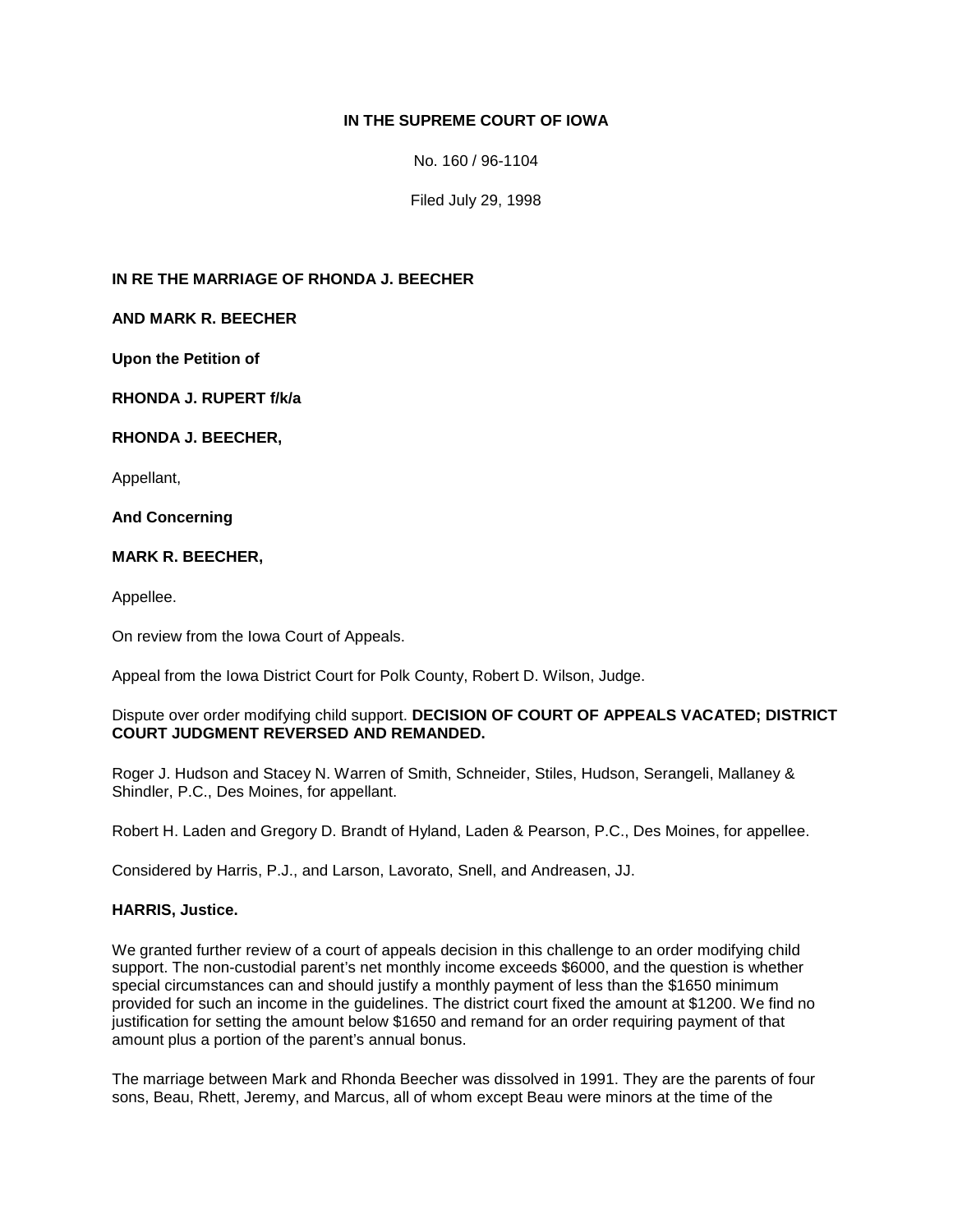dissolution. The parties received the boys' joint legal custody, with Mark initially awarded their primary physical care. Although not ordered to do so, Mark provided substantial monetary support to the two older boys while they attended college.

During the summer of 1995 Mark moved to California with Jeremy and Marcus to accept a job as senior vice president of a bank at a substantial increase in salary. Rhonda thereafter filed an application for modification, requesting physical custody of Jeremy and Marcus and child support. She believed the boys should stay in Iowa because the move to California would have an adverse effect on them. The application was granted and Rhonda was awarded primary custody of the boys. In calculating the amount of child support Mark was to pay, the district court found Mark had a base annual salary of \$139,200 with a net monthly income of \$7228. This figure included a \$400 per month auto allowance and, until 1999, a \$1197 per month home subsidy Mark received as employee benefits. It did not however include income Mark was to receive as a bonus at the end of the year. Rhonda's net monthly income was computed at \$906. These net monthly incomes are not challenged on appeal.

The court set support at \$1200 per month, plus twenty-five percent of any net bonus Mark would receive from work. This was to continue until the older child, Jeremy, reached eighteen or graduated from high school. At that time Mark was ordered to pay \$720 per month plus fifteen percent of any net bonus until Marcus reached eighteen or graduated from high school. The district court recognized Mark's monthly child support payment was considerably lower than called for under the guidelines, but found there was justification for the deviation on grounds we discuss later. The court believed its departure from the guidelines would not create a hardship on Rhonda in view of her successful remarriage.

On Rhonda's appeal, the court of appeals majority found there was no authority to reduce the amount below the \$1650 provided in the guidelines, and ordered the support order modified to require Mark to pay that amount. It also ordered that Mark pay the percentage of bonuses specified by the district court.

The matter is before us on further review.

I. The case was tried in equity. Our review is therefore de novo. Iowa R. App. P. 4. We examine the entire record and adjudicate anew rights on the issues properly presented. *In re Marriage of White*, 537 N.W.2d 744, 746 (Iowa 1995). We give weight to the fact findings of the trial court, especially when considering the credibility of witnesses, but are not bound by them. Iowa R. App. P. 14(f)(7); *In re Marriage of Gaer*, 476 N.W.2d 324, 326 (Iowa 1991).

The purpose of the child support guidelines is to provide for the best interests of the children by recognizing the duty of both parents to provide adequate support for their children in proportion to their respective incomes. Although the guidelines cannot accommodate all specific facts of individual cases, they will normally provide reasonable support. The amount of support provided by the guidelines is presumed to be correct. *State ex rel. Dep't of Human Servs. v. Cottrell*, 513 N.W.2d 765, 768 (Iowa 1994). The guideline amount may however be adjusted upward or downward if the court finds an adjustment necessary to provide for the needs of the child and to do justice between the parties under the special circumstances of the case. *Id.*

II. Our support guidelines are pegged to the parent's net monthly income and the number of children involved. The percent of income required varies for amounts up to \$6000 net income per month. For a net monthly income in excess of \$6000 our guidelines provide:

> In this range the appropriate figure is deemed to be within the sound discretion of the court or the agency fixing support by administrative order. The amount of support payable by a non-custodial parent with a monthly net income of \$6001 or more shall be no less than the dollar amount as provided for in the guidelines for a non-custodial parent with a monthly net income of \$6000.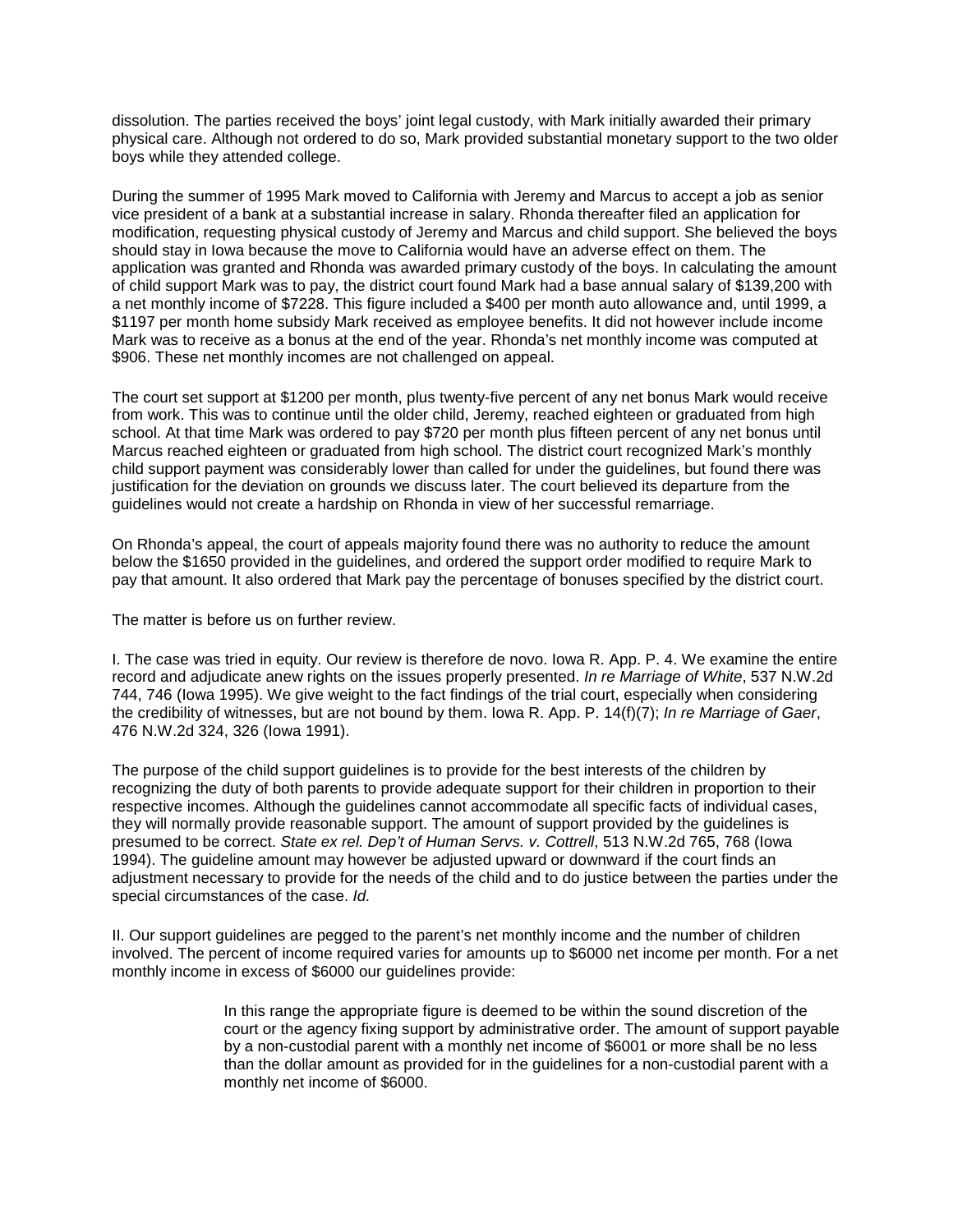This guideline calls for Mark to make payments no less than a non-custodial parent with a net monthly income of \$6000. For a non-custodial parent of two children (where the custodial parent's net monthly income is \$906) the guidelines call for support of \$1650 (\$6000 x 27.5%). In this case, the district court, exercising the discretion accorded it under the above guideline, first calculated Mark's monthly support figure by multiplying 27.5% by his net monthly income of \$7228, resulting in \$1988. It then, based on the reasons to be discussed, reduced the support to \$1200 per month, plus 25% of his net bonus.

As to non-custodial parents earning a net monthly income in excess of \$6000, the parties dispute whether the guidelines ever permit an adjustment, even under special circumstances, below the amount specified for the \$6000 income level. The court of appeals concluded the support amount cannot be so reduced, that only upward adjustments could be ordered. The court of appeals based its determination that support payments could not be adjusted downward on the quoted language in our guidelines which state that a child support order for "a non-custodial parent with a monthly net income of \$6001 or more *shall be no less* than the dollar amount . . . for a non-custodial parent with a monthly net income of \$6000." (Emphasis added.) Such a view reads too much into the quoted language. The resulting figure–\$1650 per month in this case–in common with all other figures derived from the guidelines, is preliminary in the sense that it is subject to consideration for adjustment upward or downward when special circumstances warrant it. The general provision in our guidelines empowering courts to depart from the recommended child support amounts because of special circumstances reads as follows:

> [The amount of child support] may be adjusted upward or downward, however, if the court finds such adjustment necessary to provide for the needs of the children and to do justice between the parties under the special circumstances of the case.

This provision is not at all ambiguous. It is not limited to situations in which the net monthly income of a non-custodial parent is \$6000 or less. It applies to all child support orders, irrespective of the net monthly income of the non-custodial parent.

III. The district court justified its downward deviation from the guidelines on a number of grounds. One was Mark's payment of the boys' medical expenses. But the guidelines state "[a]ny premium cost of a health benefit plan or medical support plan *which has not been considered in computing net monthly income* may be considered by the court as a reason for varying from the guidelines." (Emphasis added.) Mark's costs of providing medical insurance for the boys was used as a deduction in calculating his net income. The trial court therefore incorrectly found this expense was a special circumstance that mandated a downward adjustment from the guidelines. To do so allowed a double deduction for health insurance that is not contemplated by the guidelines. There is also nothing in the record to indicate that Mark has been required to pay for any unusual medical expenses for the boys. Risk of doing so does not justify a deviation from the guidelines.

The district court also cited the high cost of Mark's home in California, suitable for the boys. A quick response for considering an expensive home in California is that, under the change, the boys are not being raised there. But there is more. In establishing the guidelines, we balance "the needs of children against the legitimate needs and expenses of the payor parent." *State ex rel. Dep't of Human Servs. v. Burt*, 469 N.W.2d 669, 670 (Iowa 1991). Put another way, the guidelines already take into consideration the reasonable living expenses of the non-custodial parent. *Id.* The living expenses of the non-custodial parent ordinarily do not provide a basis for departing from the guidelines. *Id.*; *see also In re Marriage of Nelson*, 570 N.W.2d 103, 108-09 (Iowa 1997) (special circumstances did not exist for downward departure in child support payment even though net monthly income was not enough to meet total monthly expenses); *State ex rel. Weber v. Denniston*, 498 N.W.2d 689, 691 (Iowa 1993) (mere fact that a child support obligor's actual living expenses makes it burdensome to pay support at guideline level is not sufficient cause for deviating from guidelines); *State ex rel. Epps v. Epps*, 473 N.W.2d 56, 58 (Iowa 1991) (unless special circumstances are revealed by record, obligor's reasonable living expenses will furnish no ground for departure from presumptively correct child support guideline amount).